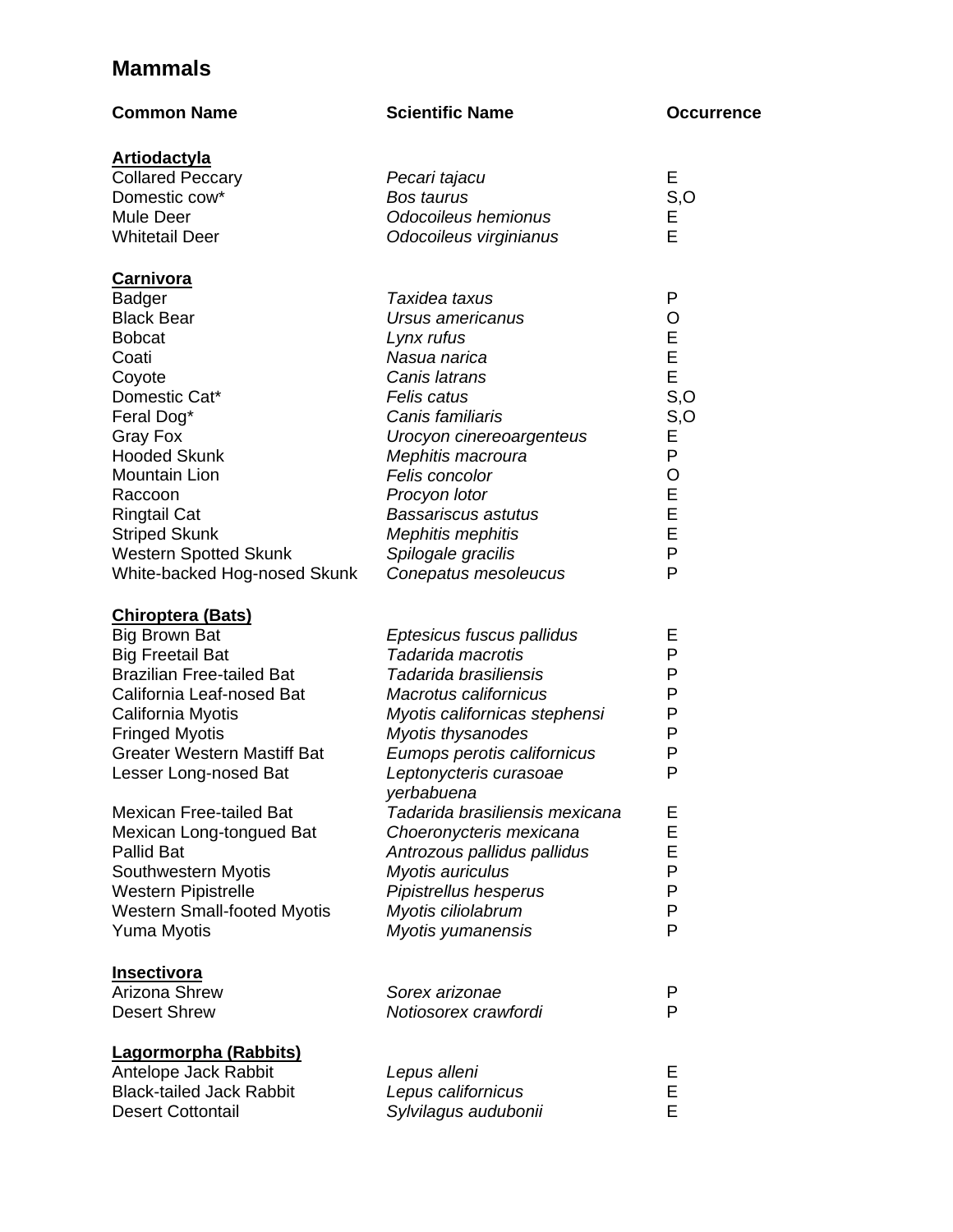## **Rodentia (Rodents)**

| Sigmodon arizonae           | Е  |
|-----------------------------|----|
| Perognathus amplus          | E  |
| Thomomys bottae             | Е  |
| Peromyscus boylii           | Р  |
| Peromyscus eremicus         | Р  |
| Peromyscus mainculatus      | Р  |
| Chaetodipus penicillatus    | Е  |
| Ammospermophilus harrisi    | Е  |
| Dipodomys merriami          | Р  |
| Peromyscus merriami         | E. |
| Erethizon dorsatum          | E. |
| Chaetodipus intermedius     | Е  |
| Spermophilus variegatus     | E. |
| Onychomys torridus torridus | E. |
| Reithrodontomys megalotis   | Р  |
| Neotoma albigula            | F  |
|                             |    |
|                             |    |

### **Occurrence**

E = Existing within Preserve O = Occasional occurrence within Preserve

P = Potentially present within Preserve

S = Surrounding presence outside of Preserve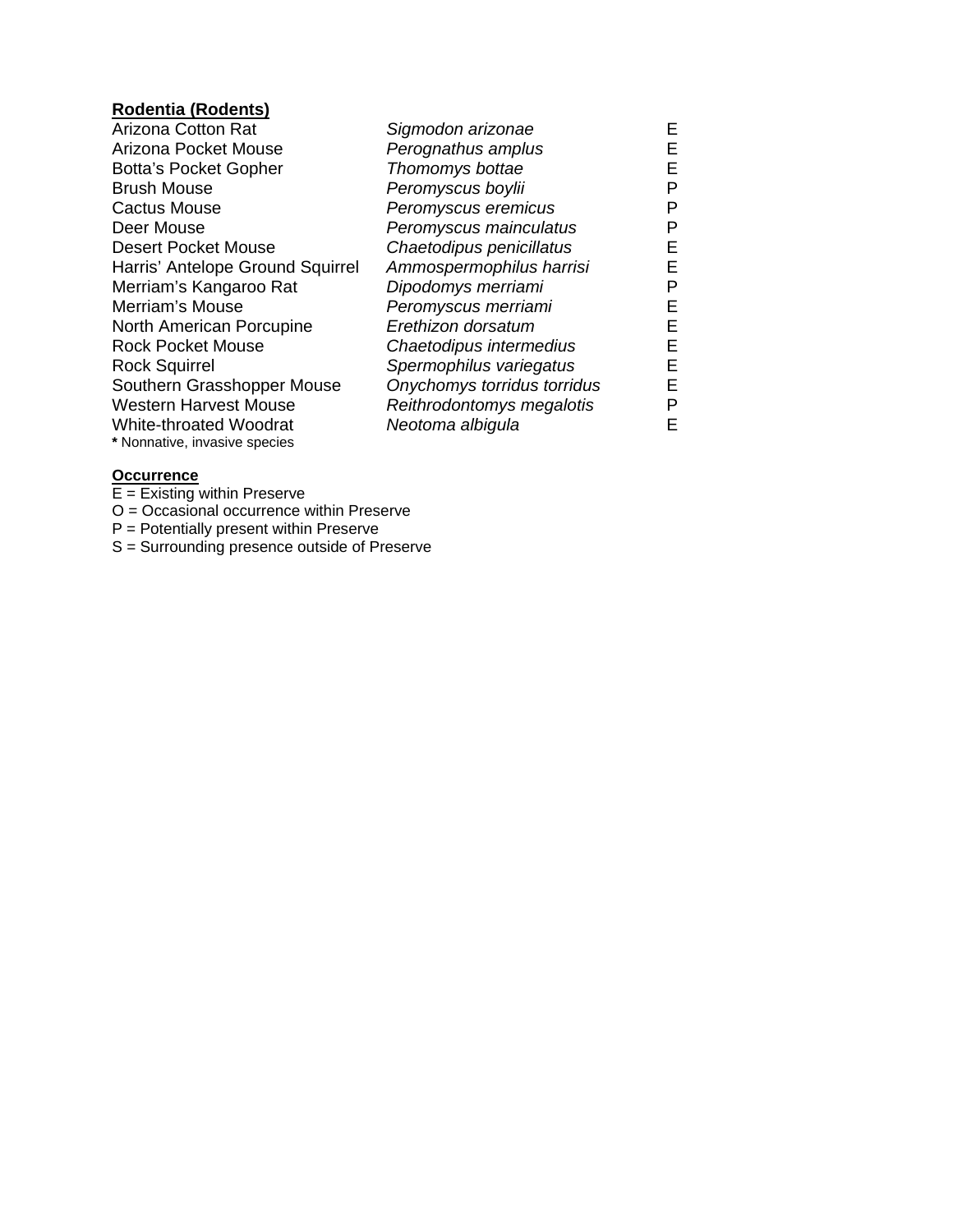# **Birds**

| <b>Common Name</b>                            | <b>Scientific Name</b>                       | <b>Abundance</b>   | <b>Status</b> |
|-----------------------------------------------|----------------------------------------------|--------------------|---------------|
| <b>Anseriforms (Waterfowl)</b>                |                                              |                    |               |
| <b>Mallard Duck</b>                           | Anas platyrhynchos                           | R                  | P             |
| Redhead                                       | Aythya americana                             | R                  | W             |
| Cinnamon Teal                                 | Anas cyanoptera                              | $\mathsf{R}$       | W             |
| <b>Ciconiiformes (Storks &amp; Relatives)</b> |                                              |                    |               |
| <b>Black-crowned Night Heron</b>              |                                              | R                  | M             |
| Cattle Egret                                  | <b>Bubulcus ibis</b>                         | R                  | M             |
| <b>Great Blue Heron</b>                       | Ardea Herodias                               | U                  | W             |
| Green Heron                                   | <b>Butorides virescens</b>                   | R                  | M             |
| <b>Turkey Vulture</b>                         | Cathartes aura                               | $\mathsf C$        | S             |
| <b>Falconiformes (Diurnal Birds of Prey)</b>  |                                              |                    |               |
| American Kestrel                              | Falco sparverius                             | U                  | P             |
| Common Black-Hawk                             | <b>Buteogallus anthracinus</b>               | $\mathsf{R}$       | M             |
| Cooper's Hawk                                 | Accipiter cooperii                           | $\mathsf C$        | P             |
| Crested Caracara <sup>1</sup>                 | Caracara cheriway                            | $\mathsf{R}$       | M             |
| Ferruginous Hawk                              | <b>Buteo regalis</b>                         | U                  | W             |
| <b>Gray Hawk</b>                              | Asturina nitida                              | U                  | $\mathbb S$   |
| Harris's Hawk                                 | Parabuteo unicintus                          | U                  | P             |
| Northern Harrier                              |                                              | U                  | W             |
|                                               | Circus cyaneus                               | $\mathsf C$        | W             |
| Peregrine Falcon<br><b>Prairie Falcon</b>     | Falco peregrinus<br><b>Falco mexicanus</b>   | $\mathsf{R}% _{T}$ | W             |
| <b>Red-tailed Hawk</b>                        |                                              | $\mathsf C$        | P             |
|                                               | <b>Buteo jamaicensis</b>                     | U                  | W             |
| Rough-legged Hawk                             | <b>Buteo lagopus</b>                         | $\mathsf{R}$       | W             |
| Sharp-shinned Hawk<br>Swainson's Hawk         | <b>Accipiter striatus</b><br>Buteo swainsoni | R                  | S             |
|                                               |                                              |                    |               |
| <b>Galliformes (Quail)</b>                    |                                              |                    |               |
| <b>Gambel's Quail</b>                         | Callipepla gambelii                          | C                  | P             |
| <b>Gruiformes (Coots, Cranes &amp; Rails)</b> |                                              |                    |               |
| Sora <sup>1</sup>                             | Porzana carolina                             | R                  | M             |
| Virginia Rail <sup>1</sup>                    | Rallus limicola                              | R                  | M             |
| <b>Charadriiformes</b>                        |                                              |                    |               |
| Least Sandpiper <sup>1</sup>                  | Calidris minuilla                            | R                  | M             |
| Spotted Sandpiper <sup>1</sup>                | Actilis macularius                           | R                  | M             |
| <b>Columbiformes (Doves &amp; Pigeons)</b>    |                                              |                    |               |
| <b>Common Ground Dove</b>                     | Columbina passerine                          | U                  | S             |
| <b>Inca Dove</b>                              | Columbina inca                               | $\mathsf C$        | P             |
| <b>Mourning Dove</b>                          | Zenaida macroura                             | $\overline{C}$ R   | P             |
| Rock Pigeon                                   | Columba livia                                |                    | P             |
| <b>White-winged Dove</b>                      | Zenaida asiatica                             | $\overline{C}$     | S             |
| <b>Cuculiformes (Cuckoos &amp; Relatives)</b> |                                              |                    |               |
| <b>Greater Roadrunner</b>                     | Geococcyx californianus                      | C                  | P             |
| Western Yellow-billed Cuckoo                  | Coccyzus americanus occidentalis             | U                  | S             |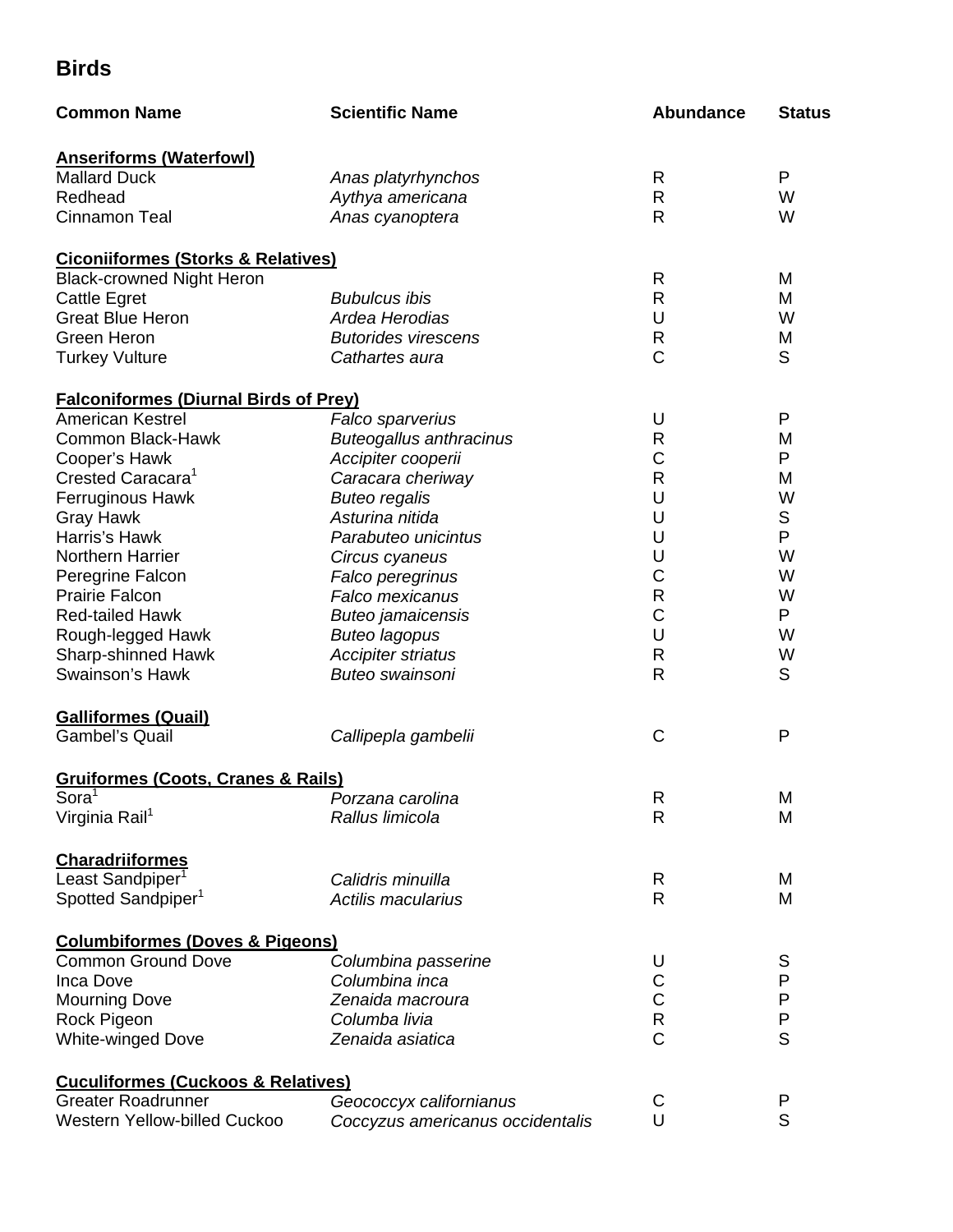| <b>Strigiformes (Owls)</b>                         |                           |                |             |
|----------------------------------------------------|---------------------------|----------------|-------------|
| <b>Barn Owl</b>                                    | Tyto alba                 | U              | P           |
| Elf Owl                                            | Micrathene whitneyi       |                | $\mathbb S$ |
| <b>Great Horned Owl</b>                            | <b>Bubo virginianus</b>   | C<br>C<br>C    | ${\sf P}$   |
| Western Screech Owl                                | Otus kennicottii          |                | P           |
| <b>Caprimulgiformes (Night Birds)</b>              |                           |                |             |
| <b>Common Nighthawk</b>                            | Chordeiles minor          | R              | M           |
| <b>Common Poorwill</b>                             | Phalaenoptilus nuttalii   | $\mathsf C$    | S           |
| Lesser Nighthawk                                   | Chordeiles acutipennis    | $\overline{C}$ | P           |
| <b>Apodiformes (Hummingbirds &amp; Swifts)</b>     |                           |                |             |
| Anna's Hummingbird                                 | Calypte anna              | C              | P           |
| <b>Black-chinned Hummingbird</b>                   | Archilochus alexandri     | $\mathsf C$    | S           |
| <b>Broad-billed Hummingbird</b>                    | Cynanthus latirostris     | U              | S           |
| <b>Broad-tailed Hummingbird</b>                    | Selasphorus platycercus   | R              | M           |
| <b>Rufous Hummingbird</b>                          | Selasphorus rufus         | R              | M           |
| Vaux's Swift                                       | Chaetura vauxi            | R              | M           |
| <b>White-throated Swift</b>                        | Aeronautes saxatalis      | U              | P           |
| <b>Coraciiformes (Kingfishers &amp; Relatives)</b> |                           |                |             |
| <b>Belted Kingfisher</b>                           | Ceryle alcyon             | U              | W           |
| Green Kingfisher                                   | Chloroceryle americana    | R              | P           |
| <b>Piciformes (Woodpeckers &amp; Relatives)</b>    |                           |                |             |
| Gila Woodpecker                                    | Malanerpes uropygialis    | C              | P           |
| <b>Gilded Flicker</b>                              | Colaptes chrysoides       | U              | P           |
| Ladder-backed Woodpecker                           | Picoides scalaris         | $\mathsf C$    | P           |
| Northern Flicker                                   | Colaptes chrysoides       | $\mathbf C$    | P           |
| Red-naped Sapsucker                                | Sphyrapicus nuchalis      | U              | W           |
| <b>Passeriformes (Perching Birds)</b>              |                           |                |             |
| Abert's Towhee                                     | Pipilo aberti             | C              | P           |
| American Goldfinch                                 | Carduelis tristis         | $\mathsf{R}$   | W           |
| <b>American Redstart</b>                           | Setophaga ruticilla       | R              | S           |
| American Robin                                     | Turdus migratorius        | R              | M           |
| Ash-throated Flycatcher                            | Myiarchus cinerascens     | C              | S           |
| <b>Bank Swallow</b>                                | Riparia riparia           | R              | M           |
| <b>Barn Swallow</b>                                | Hirundo rustica           | U              | M           |
| <b>Bell's Vireo</b>                                | Vireo bellii              | $\mathsf C$    | S           |
| Bewick's Wren                                      | Thryomanes bewikii        | $\mathsf C$    | P           |
| <b>Black Phoebe</b>                                | Sayornis nigricans        | $\overline{C}$ | P           |
| <b>Black-headed Grosbeak</b>                       | Pheucticus melanocephalus | U              | M           |
| <b>Black-tailed Gnatcatcher</b>                    | Polioptila melanura       | C              | P           |
| <b>Black-throated Gray Warbler</b>                 | Dendroica nigrescens      | U              | W           |
| <b>Black-throated Sparrow</b>                      | Amphispiza bilineata      | R              | W           |
| <b>Blue Grosbeak</b>                               | Guiraca caerulea          | U              | S           |
| <b>Blue-gray Gnatcatcher</b>                       | Polioptila caerulea       | U              | M           |
| <b>Brewer's Blackbird</b>                          | Euphagus cyanocephalus    | U              | W           |
| <b>Brewer's Sparrow</b>                            | Spizella breweri          | U              | W           |
| <b>Bridled Titmouse</b>                            | Baeolophus wollweberi     | R              | P           |
| <b>Bronzed Cowbird*</b>                            | Molothrus aeneus          | U              | S           |
| <b>Brown-crested Flycatcher</b>                    | Myiarchus tyrannulus      | C              | S           |
| Brown-headed Cowbird*                              | Molothrus ater            | U              | P           |
|                                                    |                           |                |             |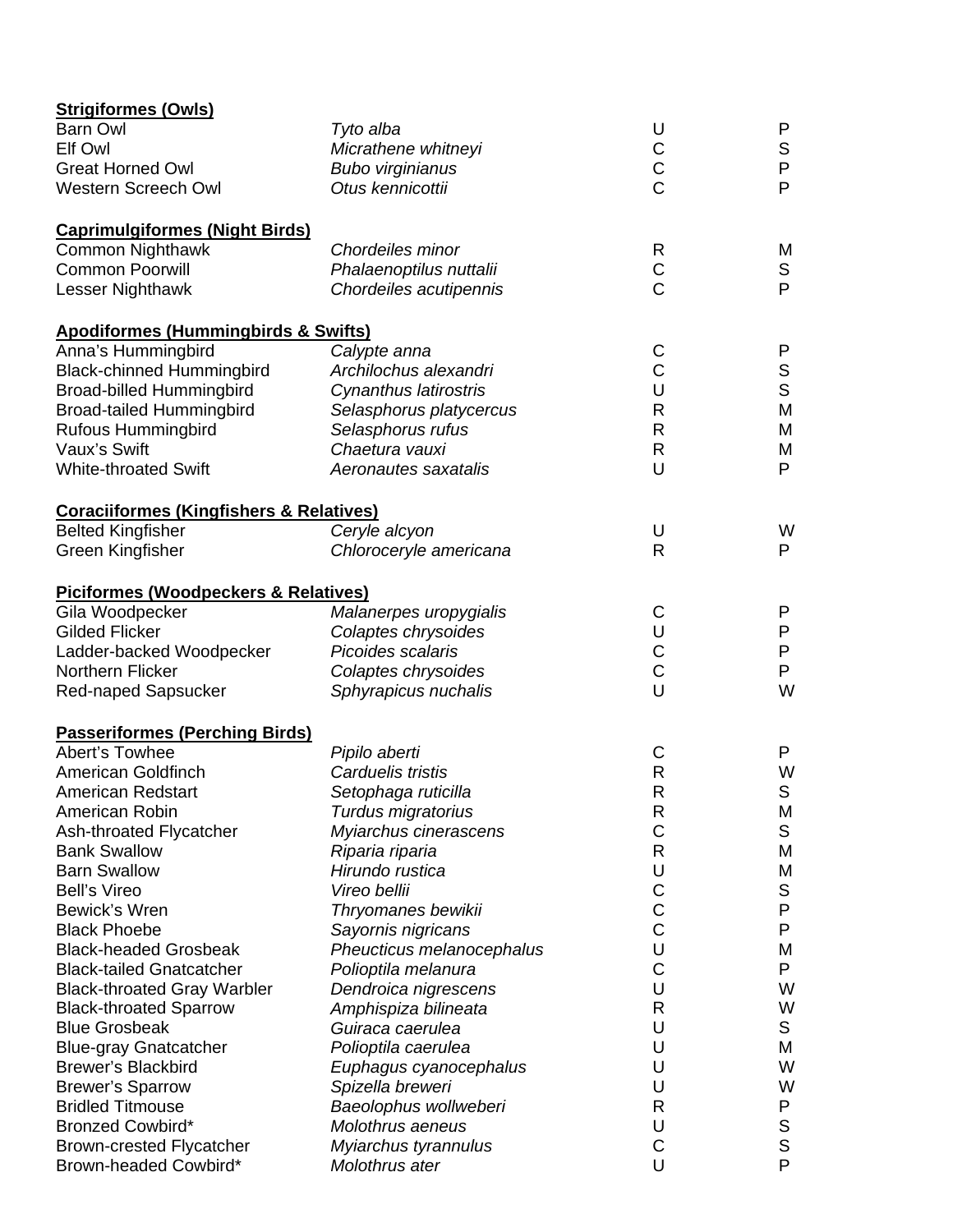| <b>Buff-breasted Flycatcher</b> | <b>Empidonax fulvifrons</b>     | R | S            |
|---------------------------------|---------------------------------|---|--------------|
| <b>Bullock's Oriole</b>         | Icterus bullockii               | U | $\mathsf S$  |
| <b>Cactus Wren</b>              | Campylorhynchus brunneicapillus | С | $\mathsf{P}$ |
| Canyon Towhee                   | Pipilo fuscus                   | C | P            |
| Canyon Wren                     | Catherpes mexicanus             | U | P            |
| Cassin's Kingbird               | Tyrannus vociferans             | С | $\mathsf S$  |
| Cassin's Sparrow                | Aimophila cassinii              | R | M            |
| Cassin's Vireo                  | Vireo cassinii                  | U | M            |
| Chihuahuan Raven                | Corvus cryptoleucus             | U | P            |
| <b>Chipping Sparrow</b>         | Spizella passerine              | U | W            |
| <b>Cliff Swallow</b>            | Petrochelidon pyrrhonota        | U | M            |
| <b>Common Raven</b>             | Corvus corax                    | C | P            |
| <b>Common Yellowthroat</b>      | Geothlypis trichas              | U | S            |
| <b>Crissal Thrasher</b>         | Toxostoma crissale              | U | P            |
| <b>Curve-billed Thrasher</b>    | Toxostoma curvisostre           | С | P            |
| Dusky Flycatcher                | Empidonax oberholseri           | R | M            |
| Dusky-capped Flycatcher         | Myiarchus tuberculifer          | R | M            |
| Eastern Meadowlark              | Sturnella magna                 | R | W            |
| <b>European Starling</b>        | Sturnus vulgaris                | R | P            |
| Fox Sparrow                     | Passerella iliaca               | R | W            |
| <b>Gray Flycatcher</b>          | Empidonax wrightii              | U | W            |
| Gray Vireo                      | Vireo vicinior                  | R | M            |
| <b>Great-tailed Grackle</b>     | Quiscalus mexicanus             | U | P            |
| <b>Green-tailed Towhee</b>      | Pipilo chlorurus                | U | W            |
| Hammond's Flycatcher            | Empidonax hammondii             | R | M            |
| <b>Hermit Thrush</b>            | Catharus guttatus               | U | W            |
| <b>Hooded Oriole</b>            | Icterus cucullatus              | U | S            |
| <b>Hooded Warbler</b>           | Wilsonia citrine                | R | M            |
| <b>Horned Lark</b>              | Eremophila alpestris            | R | P            |
| House Finch                     | Carpodacus mexicanus            | С | P            |
| House Sparrow*                  | Passer domesticus               | R | P            |
| House Wren                      | Troglodytes aedon               | U | W            |
| <b>Hutton's Vireo</b>           | Vireo huttoni                   | U | $\mathbb S$  |
| Indigo Bunting                  | Passerina cyanea                | U | $\mathsf S$  |
| Lark Bunting                    | Calamospiza melanocorys         | R | W            |
| Lark Sparrow                    | Chondestes grammacus            | U | P            |
| Lawrence's Goldfinch            | Carduelis lawrenci              | R | W            |
| Lazuli Bunting                  | Passerina amoena                | U | M            |
| Lesser Goldfinch                | Carduelis psaltria              | U | P            |
| Lincoln's Sparrow               | Melospiza lincolnii             | U | W            |
| Loggerhead Shrike               | Lanius Iudovicianus             | U | P            |
| Lucy's Warbler                  | Vermivora luciae                | С | S            |
| MacGillivray's Warbler          | Oporornis tolmiei               | U | M            |
| Marsh Wren                      | Cistothorus palustris           | R | M            |
| <b>Nashville Warbler</b>        | Oreothlypis ruficapilla         | U | M            |
| Northern Beardless Tyrannulet   | Camptostoma imberbe             | U | S            |
| <b>Northern Cardinal</b>        | Cardinalis cardinalis           | С | ${\sf P}$    |
| Northern Mockingbird            | Mimus polyglottos               | C | P            |
| Northern Parula                 | Parula Americana                | R | $\mathbb S$  |
| Northern Rough-winged Swallow   | Stelgidopteryx serripennis      | U | $\mathsf{S}$ |
| Northern Waterthrush            | Parkesia noveboracensis         | R | M            |
| Olive-sided Flycatcher          | Contopus cooperi                | R | M            |
| Orange-crowned Warbler          | Oreothlypis celata              | U | M            |
| Pacific-slope Flycatcher        | Empidonax difficilis            | U | M            |
| <b>Painted Bunting</b>          | Passerina ciris                 | R | M            |
| <b>Painted Redstart</b>         | Myioborus pictus                | R | W            |
|                                 |                                 |   |              |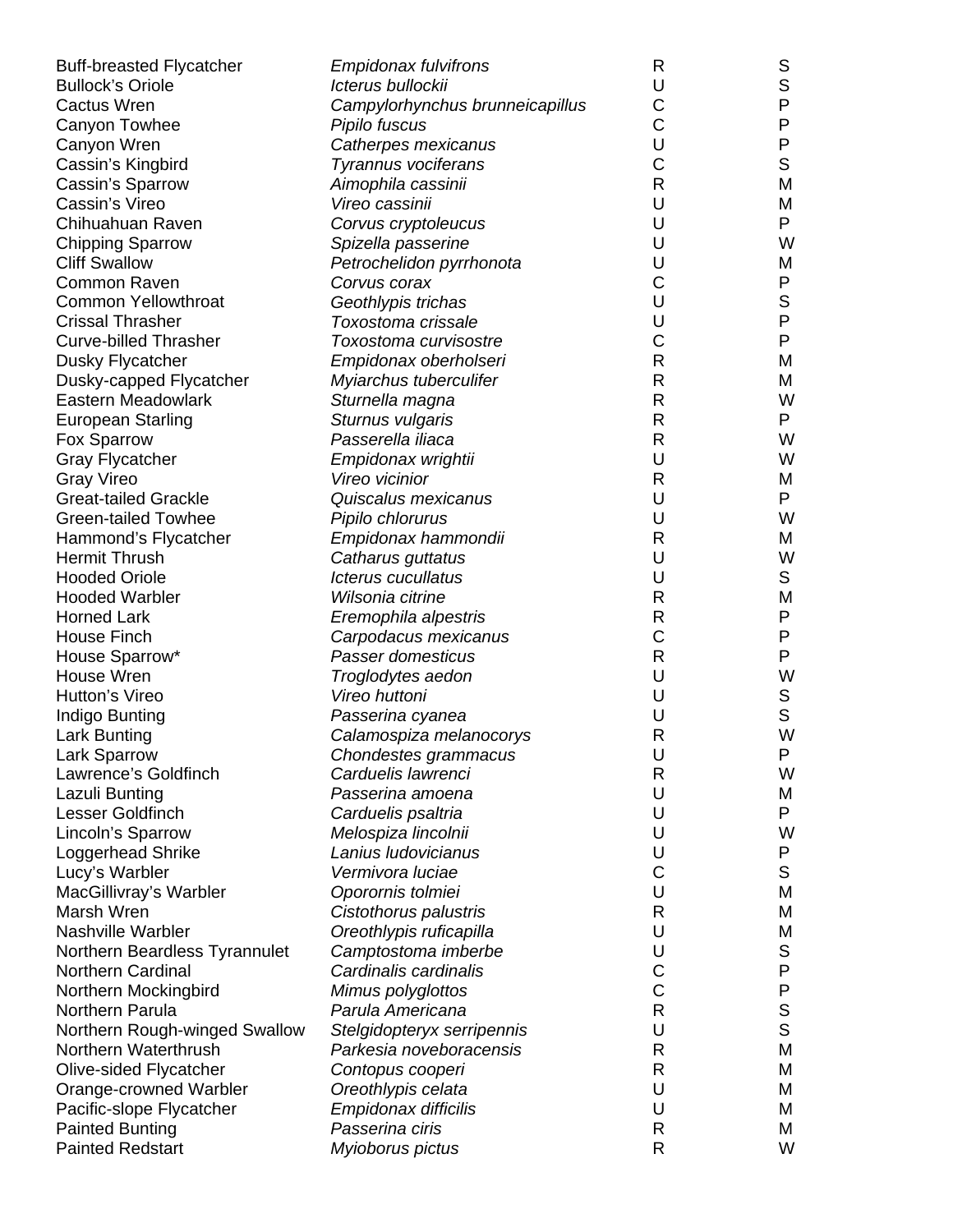| Phainopepla                   | Phainopepla nitens     | U            | P            |
|-------------------------------|------------------------|--------------|--------------|
| <b>Pine Siskin</b>            | Spinus pinus           | $\mathsf{R}$ | W            |
| Plumbeous Vireo               | Vireo plumbeus         | U            | M            |
| <b>Purple Martin</b>          | Progne subis           | C            | $\mathbb S$  |
| Pyrrhuloxia                   | Cardinalis sinuatus    | C            | P            |
| Red-winged Blackbird          | Agelaius phoeniceus    | $\mathsf{R}$ | W            |
| <b>Rock Wren</b>              | Salpinctes obsoletus   | U            | P            |
| <b>Ruby-crowned Kinglet</b>   | Regulus calendula      | C            | W            |
| <b>Rufous-crowned Sparrow</b> | Aimophila ruficeps     | C            | P            |
| <b>Rufous-winged Sparrow</b>  | Peucaea carpalis       | C            | ${\sf P}$    |
| Say's Phoebe                  | Sayornis saya          | U            | $\mathsf{P}$ |
| <b>Scott's Oriole</b>         | Icterus parisorum      | U            | $\mathsf S$  |
| Song Sparrow                  | Melospiza melodia      | C            | P            |
| <b>Spotted Towhee</b>         | Pipilo maculates       | R            | W            |
| Stellar's Jay                 | Cyanocitta stelleri    | U            | W            |
| Summer Tanager                | Piranga rubra          | C            | $\mathsf S$  |
| Swainson's Thrush             | Catharus ustulatus     | $\mathsf R$  | M            |
| <b>Thick-billed Kingbird</b>  | Tyrannus crassirostris | $\mathsf{R}$ | M            |
| <b>Townsend's Warbler</b>     | Dendroica townsendi    | U            | M            |
| <b>Tree Swallow</b>           | Tachycineta bicolor    | R            | M            |
| <b>Varied Bunting</b>         | Passerina versicolor   | U            | $\mathbb S$  |
| Verdin                        | Auriparus flaviceps    | C            | P            |
| Vermillion Flycatcher         | Pyrocephalus rubinus   | U            | P            |
| <b>Vesper Sparrow</b>         | Pooecetes gramineus    | U            | W            |
| Violet-green Swallow          | Tachycineta thalassina | C            | $\mathsf S$  |
| Virgnia's Warbler             | Oreothlypis virginiae  | U            | M            |
| <b>Warbling Vireo</b>         | Vireo gilvus           | R            | S            |
| Western Bluebird              | Sialia mexicana        | U            | W            |
| Western Kingbird              | Tyrannus verticalis    | C            | $\mathsf S$  |
| Western Scrub Jay             | Aphelocoma californica | $\mathsf{R}$ | W            |
| <b>Western Tanager</b>        | Piranga ludoviciana    | U            | M            |
| <b>Western Wood Peewee</b>    | Contopus sordidulus    | U            | $\mathbb S$  |
| White-breasted Nuthatch       | Sitta carolinensis     | R            | P            |
| <b>White-crowned Sparrow</b>  | Zonotrichia leucophrys | C            | W            |
| <b>White-throated Sparrow</b> | Zonotrichia albicollis | R            | W            |
| <b>Willow Flycatcher</b>      | Empidonax tralilii     | $\mathsf{R}$ | М            |
| Wilson's Warbler              | Wilsonia pusilla       | C            | M            |
| <b>Yellow Warbler</b>         | Dendroica petechia     | C            | M            |
| <b>Yellow-breasted Chat</b>   | Icteria virens         | U            | $\mathbb S$  |
| Yellow-green Vireo            | Vireo flavoviridis     | R            | S            |
| Yellow-rumped Warbler         | Dendroica coronata     | C            | M            |
| Yellow-throated Vireo         | Vireo flavifrons       | R            | M            |
|                               |                        |              |              |

**\*** Nonnative, invasive species

 $1$  Accidental – Has been seen at Cienega Creek on occasion, but not with any regularity

Abundance **Occurrence Occurrence** 

 $C =$  Common (present in moderate to large numbers)  $P =$  Permanent (present year-round)

 $U =$  Uncommon (present in small to moderate numbers)  $M =$  Migrant (present during spring or fall migration)<br> $R =$  Rare (present in small numbers or may be difficult to find)  $S =$  Summer (present May through mid-September)  $R =$  Rare (present in small numbers or may be difficult to find)

W = Winter (present mid-November through February)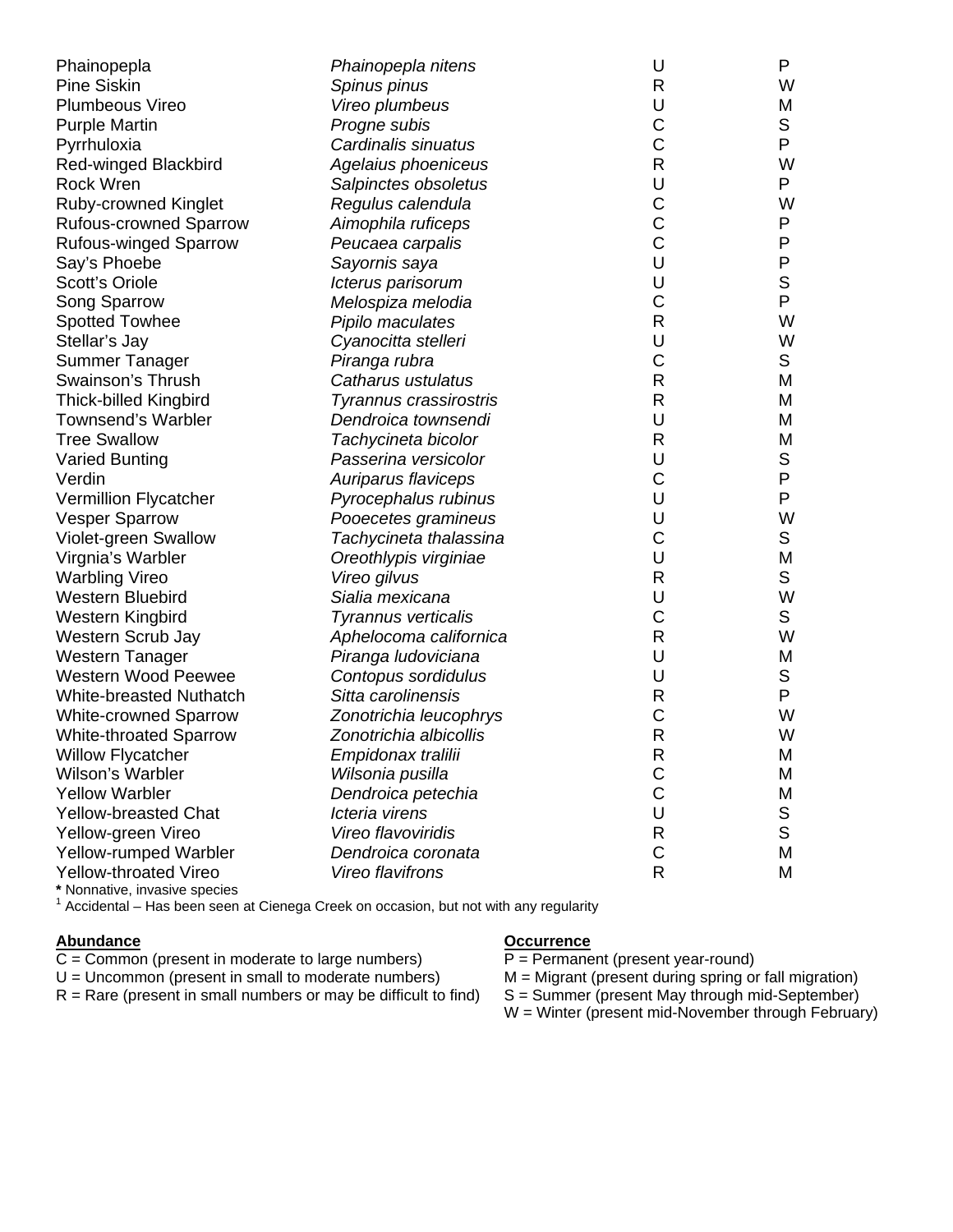# **Reptiles & Amphibians**

| <b>Common Name</b>               | <b>Scientific Name</b>       | <b>Occurrence</b> |
|----------------------------------|------------------------------|-------------------|
| <u>Frogs and Toads</u>           |                              |                   |
| American Bullfrog*               | Rana catesbeiana             | O                 |
| Canyon Treefrog                  | Hyla arenicolor              | Е                 |
| Couch's Spadefoot                | Scaphiopus couchii           | E                 |
| <b>Great Plains Toad</b>         | <b>Bufo cognatus</b>         | P                 |
| <b>Lowland Leopard Frog</b>      | Rana yavapaiensis            | Е                 |
| <b>Red-spotted Toad</b>          | <b>Bufo punctatus</b>        | Е                 |
| Sonoran Desert Toad              | <b>Bufo alvarius</b>         | P                 |
| Mexican Spadefoot                | Spea multiplicata            | P                 |
| Woodhouse's Toad                 | Bufo woodhousei              | P                 |
| <u>Salamanders</u>               |                              |                   |
| Tiger Salamander                 | Ambystoma tigrinum           | P                 |
| Turtles                          |                              |                   |
| Sonoran Mud Turtle               | Kinosternon sonriense        | Е                 |
| <u>Tortoises</u>                 |                              |                   |
| <b>Desert Tortoise</b>           | Gopherus agassizi            | P                 |
| <u>Lizards</u>                   |                              |                   |
| <b>Canyon Spotted Whiptail</b>   | Cnemidophorus burti          | P                 |
| Clark's Spiny Lizard             | Sceloporus clarkia           | Е                 |
| <b>Common Collard Lizard</b>     | Crotaphytus collaris         | P                 |
| Desert Spiny Lizard              | Sceloporus magister          | P                 |
| <b>Desert Grassland Whiptail</b> | Cnemidophorus uniparens      | Е                 |
| <b>Eastern Fence Lizard</b>      | Sceloporus undulatus         | E                 |
| Gila Monster                     | Heloderma suspectum          | E                 |
| <b>Gila Spotted Whiptail</b>     | Cnemidophorus flagellicaudus | E                 |
| <b>Great Plains Skink</b>        | Eumeces obsoletus            | P                 |
| <b>Greater Earless Lizard</b>    | Cophosaurus texanus          | Е                 |
| <b>Lesser Earless Lizard</b>     | Holbrookia maculata          | E                 |
| Madrean Alligator Lizard         | Gerrhonotus kingii           | ᄂ                 |
| <b>Regal Horned Lizard</b>       | Phrynosoma solare            | P                 |
| Side-blotched Lizard             | Uta stansburiana             | Е                 |
| Sonoran Spotted Whiptail         | Cnemidophorus sonarae        | Е                 |
| <b>Tree Lizard</b>               | Urosaurus ornatus            | E                 |
| Western Banded Gecko             | Coleonyx variegatus          | P                 |
| Zebra-tailed Lizard              | Callisaurus draconoides      | Е                 |
| <u>Snakes</u>                    |                              |                   |
| <b>Black-necked Garter Snake</b> | Thamnophis cyrtopsis         | Е                 |
| <b>Checkered Garter Snake</b>    | Thamnophis marcianus         | P                 |
| Chihuahuan Hook-nosed Snake      | Gyalopion canum              | P                 |
| Coachwhip                        | Masticophis flagellum        | P                 |
| Common Kingsnake                 | Lampropeltis getula          | Е                 |
| Glossy Snake                     | Arizona elegans              | P                 |
| <b>Gopher Snake</b>              | Pituophis catenifer          | Е                 |
| <b>Ground Snake</b>              | Sonora semiannulata          | P                 |
| Long-nosed Snake                 | Rhinocheilus lecontei        | Е                 |
| Lyre Snake                       | Trimorphodon biscutatus      | P                 |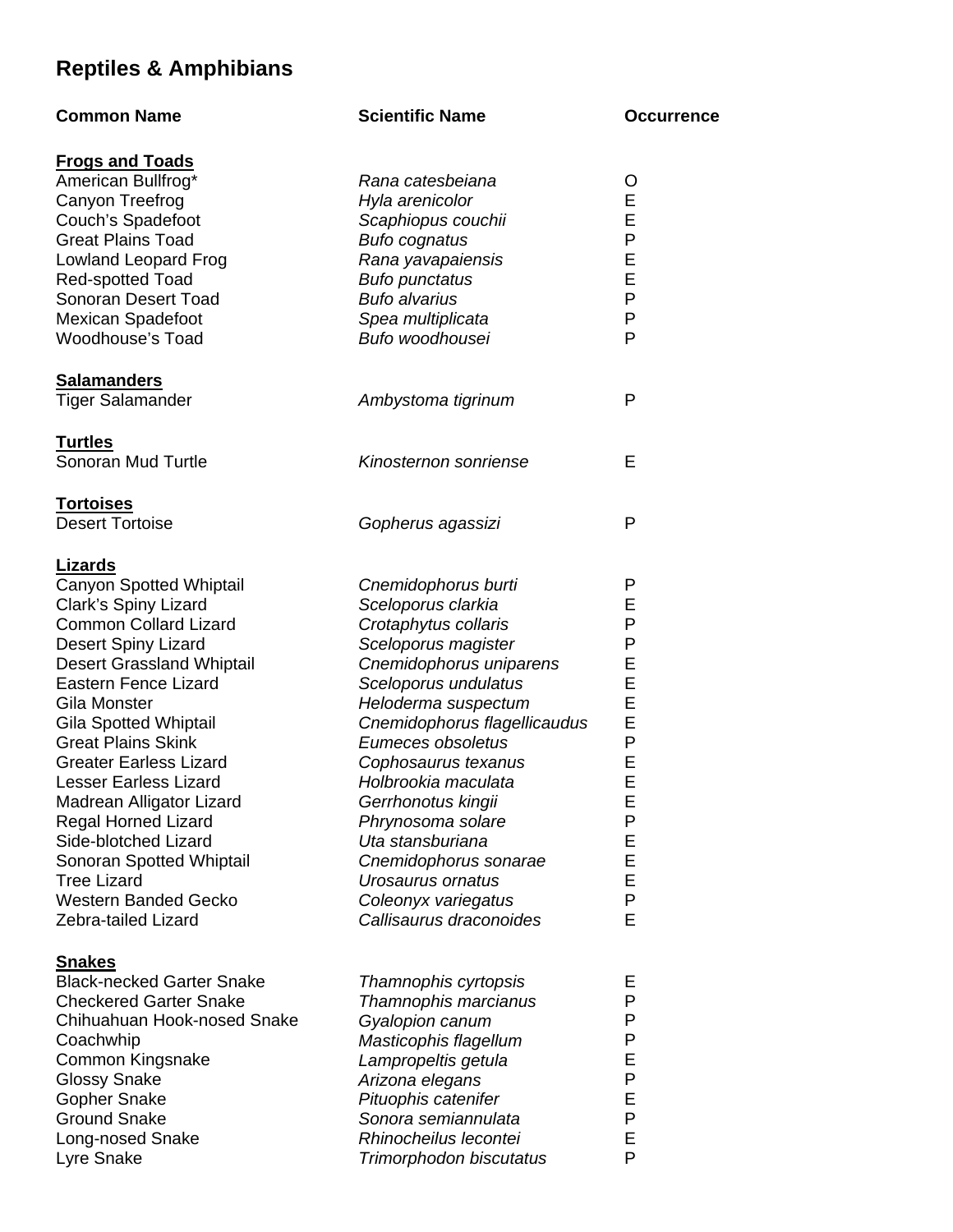| <b>Mexican Garter Snake</b>      | Thamnophis eques megalops     | F. |
|----------------------------------|-------------------------------|----|
| Mojave Rattlesnake               | Crotalus scutulatus           | P  |
| <b>Night Snake</b>               | Hypsiglena torquata           | P  |
| <b>Ringneck Snake</b>            | Diadophis punctatus           | P  |
| Sonoran Coralsnake               | Micruroides euryxanthus       | P  |
| Sonoran Whipsnake                | <b>Masticophis bilineatus</b> | F. |
| Southwestern Black-headed Snake  | Tantilla hobartsmithi         | P  |
| Western Diamondback Rattlesnake  | Crotalus atrox                | F. |
| <b>Western Patch-nosed Snake</b> | Salvadora hexalepis           | F. |
| <b>Western Threadsnake</b>       | Leptotyphlops humilis         | P  |
| * Nonnative, invasive species    |                               |    |

### **Occurrence**

 $E =$  Existing within Preserve

O = Occasional occurrence within Preserve

P = Potentially present within Preserve